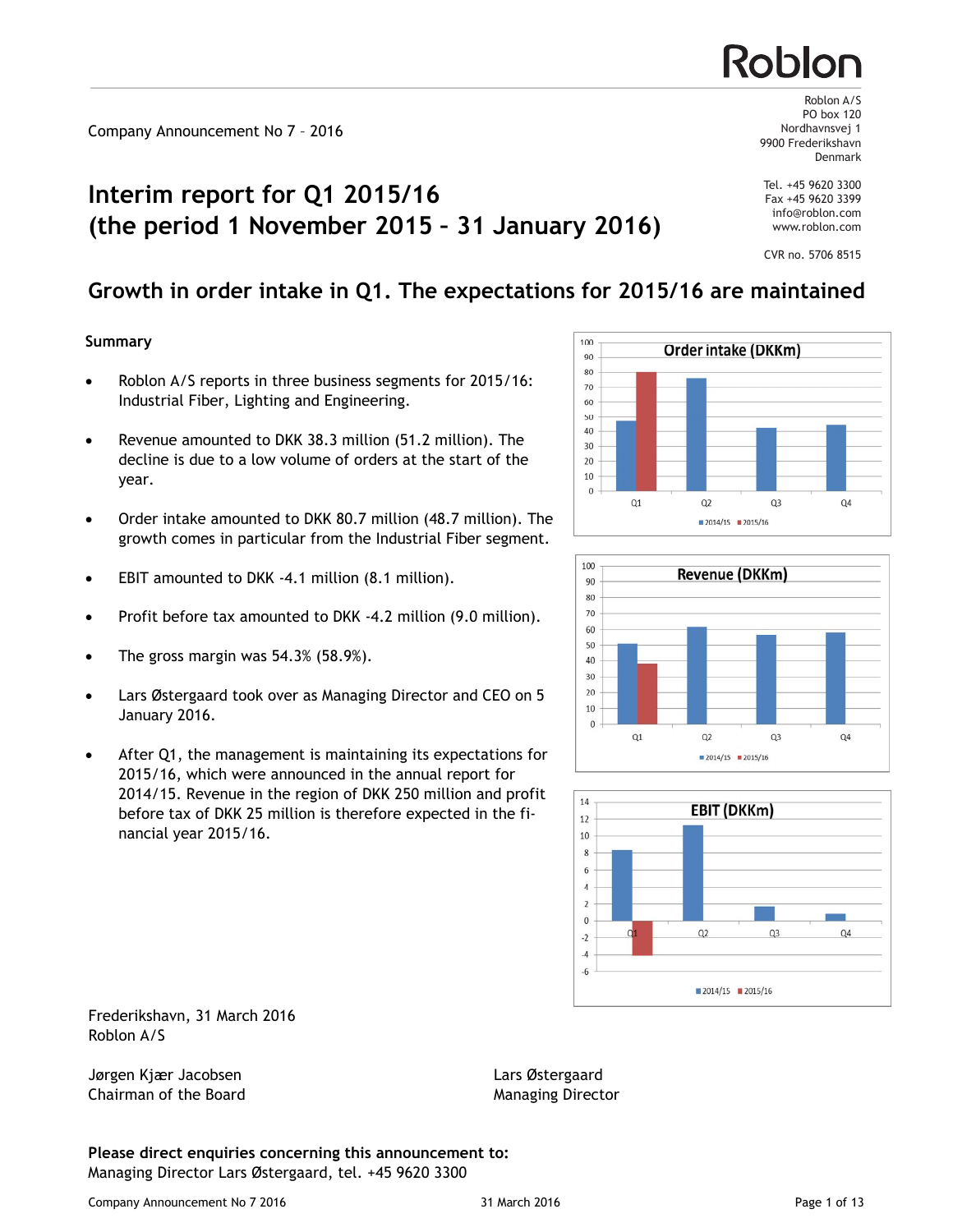# Roblon

| <b>Main and Key Figures</b>                          | Unit       | Q <sub>1</sub><br>2015/16 <sup>1</sup> | Q <sub>1</sub><br>2014/15 <sup>1</sup> | <b>FY</b><br>2014/15 |
|------------------------------------------------------|------------|----------------------------------------|----------------------------------------|----------------------|
| Order                                                |            |                                        |                                        |                      |
| Order intake                                         | DKK mill.  | 80.7                                   | 48.7                                   | 210.8                |
| Order book                                           | DKK mill.  | 71.4                                   | 43.5                                   | 29.0                 |
| Statement of income                                  |            |                                        |                                        |                      |
| Net revenue                                          | DKK mill.  | 38.3                                   | 51.2                                   | 227.7                |
| Of which for export                                  | DKK mill.  | 35.9                                   | 49.6                                   | 220.3                |
| Export ratio                                         | %          | 94.5                                   | 96.9                                   | 96.8                 |
| Gross result                                         | DKK mill.  | 20.8                                   | 30.2                                   | 127.5                |
| Operating profit (EBIT)                              | DKK mill.  | $-4.1$                                 | 8.1                                    | 22.1                 |
| Net financing etc.                                   | DKK mill.  | $-0.1$                                 | 0.9                                    | 1.9                  |
| Profit before tax                                    | DKK mill.  | $-4.2$                                 | 9.0                                    | 24.0                 |
| Profit for the period                                | DKK mill.  | $-3.3$                                 | 6.9                                    | 18.4                 |
| <b>Balance sheet</b>                                 |            |                                        |                                        |                      |
| <b>Total assets</b>                                  | DKK mill.  | 287.7                                  | 298.0                                  | 287.4                |
| Working capital                                      | DKK mill.  | 64.9                                   | 83.5                                   | 71.3                 |
| Share capital                                        | DKK mill.  | 35.8                                   | 35.8                                   | 35.8                 |
| Capital and reserves                                 | DKK mill.  | 246.0                                  | 259.7                                  | 249.7                |
| <b>Cash flow</b>                                     |            |                                        |                                        |                      |
| Cash flow from operating activities                  | DKK mill.  | 1.6                                    | $-1.7$                                 | 23.2                 |
| Cash flow from investing activities                  | DKK mill.  | $-31.4$                                | $-9.6$                                 | $-67.0$              |
| Of which investment in current securities            |            | $-30.6$                                |                                        | $-49.2$              |
| Cash flow from financing activities                  | DKK mill.  |                                        |                                        | $-21.5$              |
| Change in cash and cash equivalents                  | DKK mill.  | $-29.8$                                | $-11.3$                                | $-65.3$              |
| Average number of employees <sup>2</sup>             | Number     | 139                                    | 139                                    | 139                  |
| <b>Key Figures</b>                                   |            |                                        |                                        |                      |
| Gross margin                                         | %          | 54.3                                   | 58.9                                   | 56.0                 |
| EBIT-margin                                          | $\%$       | $-10.7$                                | 15.8                                   | 9.7                  |
| ROIC/return on average invested capital <sup>2</sup> | $\%$       | $-13.0$                                | 6.1                                    | 16.7                 |
| Equity/assets ratio                                  | $\%$       | 85.8                                   | 87.1                                   | 86.9                 |
| Return on equity <sup>2</sup>                        | $\%$       | $-5.3$                                 | 2.7                                    | 7.3                  |
| Share-related key figures                            |            |                                        |                                        |                      |
| Earnings per DKK 20 share                            | <b>DKK</b> | $-1.8$                                 | 3.9                                    | 10.3                 |
| Stock exchange listing per share                     | <b>DKK</b> | 218                                    | 305                                    | 243                  |
| Intrinsic value of shares                            | <b>DKK</b> | 138                                    | 145                                    | 140                  |

 $\frac{1}{1}$  The interim report has not been audited or reviewed by the company's auditors.<br> $\frac{2}{1}$  The key figure is calculated on a full-year basis.

The key figures have been calculated in accordance with the Danish Society of Financial Analysts' Recommendations. The stated sharebased key figures relate to the B shares.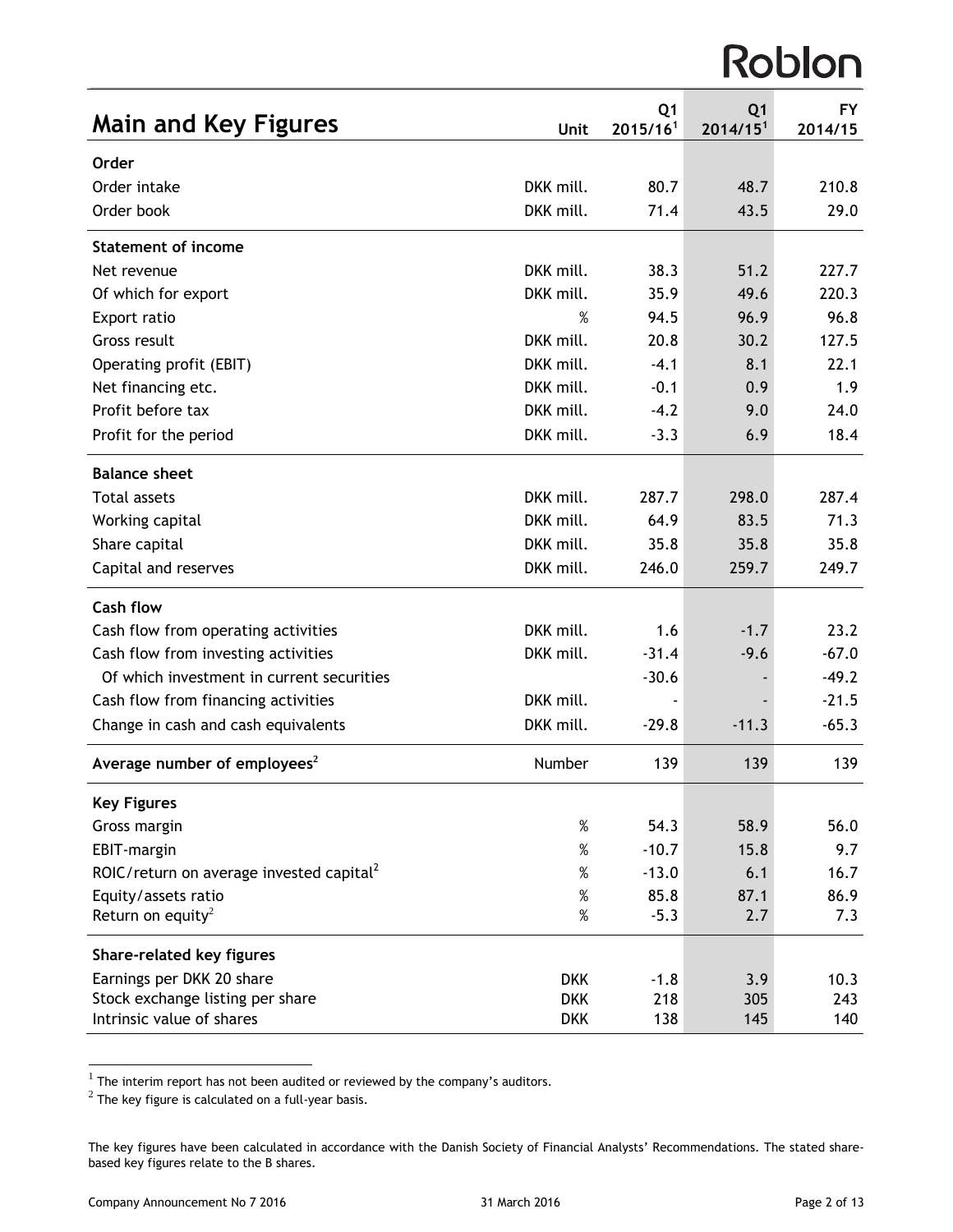# **Management's review**

for Q1 2015/16 covering the period 1 November 2015 – 31 January 2016.

| Key figures for Q1 |         |         |           |  |  |
|--------------------|---------|---------|-----------|--|--|
| <b>DKK</b> million | 2015/16 | 2014/15 | Change    |  |  |
| Order intake       | 80.7    | 48.7    | 65.7%     |  |  |
| Revenue            | 38.3    | 51.2    | $-25.2%$  |  |  |
| <b>FRIT</b>        | $-4.1$  | 8.1     | $-150.6%$ |  |  |

#### **Income statement**

The revenue and profit achieved has been as expected in Q1 2015/16.

#### **Revenue**

Roblon achieved revenue of DKK 38.3 million in the first quarter of the 2015/16 financial year, a figure which is 25.2% lower than in the same period of the previous year. This fall is a consequence of a low volume of orders at the start of the financial year.

The fall in revenue can be attributed to the Industrial Fiber segment, while the revenue in the two other segments is on a level with last year.

#### **Operating profit (EBIT)**

Roblon's EBIT in Q1 2015/16, was DKK -4.1 million compared to 8.1 million in the same quarter last year. The trend in EBIT in Q1 2015/16 compared to last year is due to the effect of the falling revenue, a lower gross margin and increased promotional expenses.

#### **Costs**

There has been an increase in the relative goods consumed. In Q1 the gross margin was 54.3% (58.9%), which has been adversely affected by the performance of the product mix and falling profit margin in the Industrial Fiber segment.

Other external costs were as expected with DKK 7.6 million during Q1 of the financial year (6.7 million), with the rising costs being mainly due to increased promotional expenses.

Staff costs amounted to DKK 15.6 million, on a level with last year's amount (15.8 million).

#### **Financial items, net**

Financial costs amounted to DKK -0.1 million (0.9 million) due to trends in exchange rate adjustments.

#### **Tax**

22% have been estimated for tax on the profit before tax.

### **Balance sheet**

As at 31 January 2016, the value of the total assets was DKK 287.7 million (298.0 million). The working capital amounted to DKK 64.9 million, corresponding to 28.5% (32.1%) of the full-year revenue from the previous year. The fall can be attributed to the slowdown in activity and particularly the consequent reduced capital tie-up in receivables from sales.

Receivables from sales totalled DKK 21.0 million at the end of the quarter, compared to DKK 40.1 million in the same quarter of the previous year. The credit risk for debtors is deemed unchanged and there have not been any significant bad debts during the course of the last year.

Current securities have increased from DKK 10.8 million as at 31 January 2015 to DKK 90.0 million at the end of January 2016. These securities are available for sale and agreements are in place with Danske Capital and Nykredit Asset Management to follow an active management strategy with low risk. As at 31 January 2016, there is a total negative value adjustment of DKK 0.5 million, as shown in the comprehensive income.

Cash and cash equivalents amounted to DKK 25.8 million at the end of January 2016 (109.6 million) and have been deposited in the Danish banking system.

The company's total liabilities amount to DKK 41.7 million (38.3 million), and the increase can primarily be attributed to severance obligations to the previous Managing Director and CEO.

## **Cash flows**

Cash flows from operating activities for the first quarter of the financial year amounted to DKK 1.6 million (-1.7 million).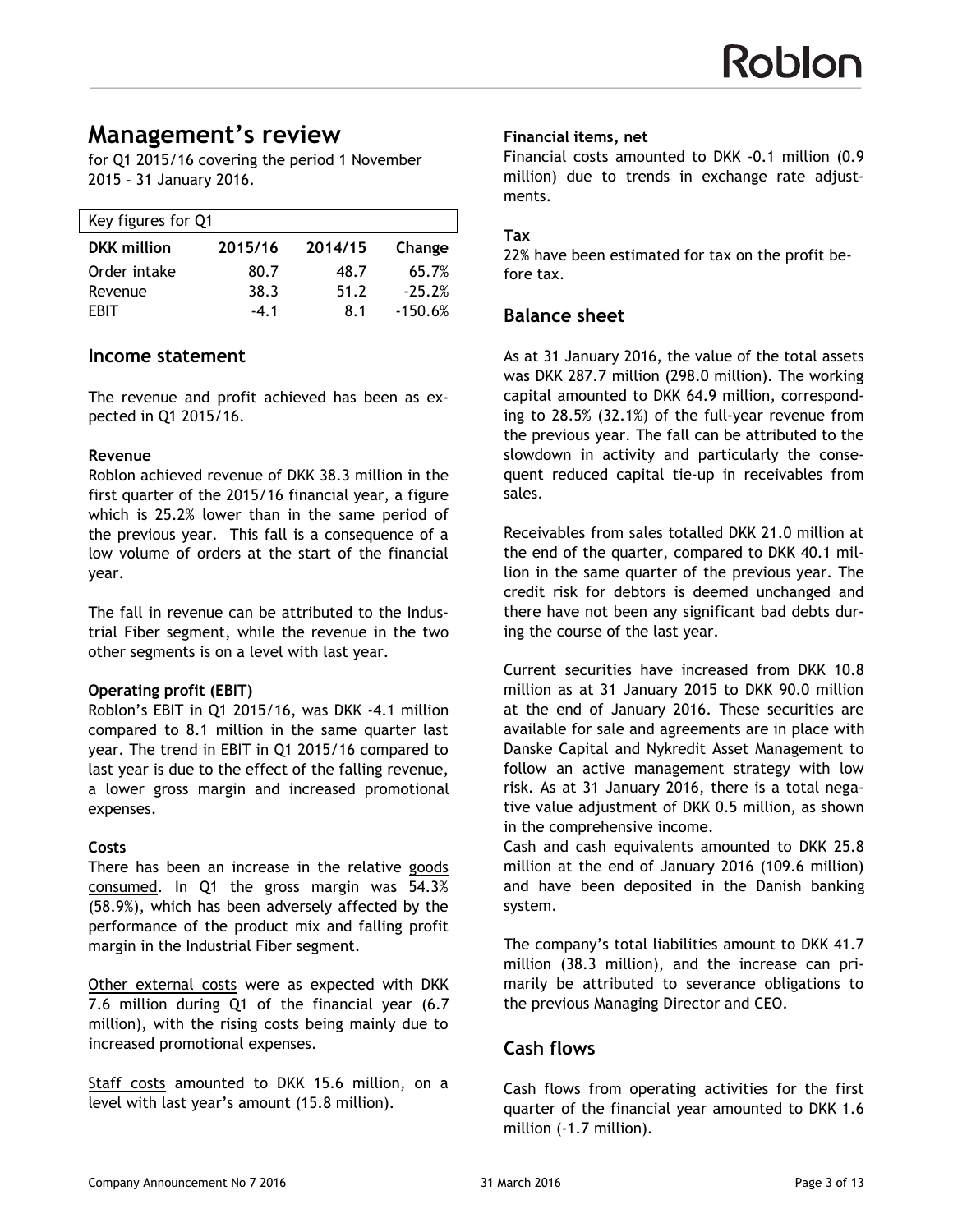Cash flows from financing activities amounted to DKK -31.4 million in the first quarter of 2015/16 compared with DKK -9.6 million last year. Investments in securities in the first quarter amounted to DKK -30.6 million (0.0 million), while investments in property, plant and equipment amounted to DKK -0.8 million in the first quarter (-9.6 million).

## **Segment reporting**

The reporting of the company was changed with effect from 2015/16 so that three segments in Roblon A/S are reported. The activities in the three segments are as follows:

Industrial Fiber: Development, production and sale of fibre cable materials and solutions to Offshore and other industry.

Lighting: Development, production and sale of fibre optic and LED lighting.

Engineering: Development, production and sale of cable machinery, rope-making equipment, twisters and winders.

#### **Industrial Fiber**

| Key figures for Q1 |         |         |           |  |  |
|--------------------|---------|---------|-----------|--|--|
| <b>DKK</b> million | 2015/16 | 2014/15 | Change    |  |  |
| Order intake       | 55.3    | 30.3    | 82.5%     |  |  |
| Revenue            | 20.3    | 33.4    | $-39.2%$  |  |  |
| FRIT               | $-1.7$  | 93      | $-118.3%$ |  |  |

The order intake in Q1 2015/16 amounted to DKK 55.3 million, which was an increase of 82.5% compared to last year. This growth was achieved through sales to existing customers within the Offshore industry.

The sales organisation has been expanded with another area sales manager, who started on 1 February 2016.

Revenue fell from DKK 33.4 million last year to DKK 20.3 million. This was as expected, as the volume of orders at the start of the financial year was low.

EBIT was negative with DKK -1.7 million (9.3 million), and the decline in the profits is due to the fall in revenue in Q1, as well as a decrease in gross margin.

The offshore industry continues to suffer due to the low oil price. There will be substantial fluctuations in the order intake depending on the outcome of large individual projects.

#### **Lighting**

| Key figures for Q1 |         |         |        |
|--------------------|---------|---------|--------|
| <b>DKK</b> million | 2015/16 | 2014/15 | Change |
| Order intake       | 6.6     | 4.3     | 53.5%  |
| Revenue            | 5.9     | 5.7     | 3.5%   |
| FRIT               | -0.1    | -0.1    |        |

The order intake in Q1 2015/16 amounted to DKK 6.6 million (4.3 million).

The sales organisation was expanded in Q1 with the employment of an area sales manager, who is based in Germany.

Revenue amounted to DKK 5.9 million, which is on a level with last year (5.7 million).

Similarly, EBIT was realised on a level with last year's amount of DKK -0.1 million (-0.1 million).

#### **Engineering**

| Key figures for Q1 |         |         |         |  |  |
|--------------------|---------|---------|---------|--|--|
| <b>DKK</b> million | 2015/16 | 2014/15 | Change  |  |  |
| Order intake       | 18.8    | 14.1    | 33.3%   |  |  |
| Revenue            | 12.1    | 12.1    |         |  |  |
| FRIT               | $-2.3$  | $-1.1$  | $-109%$ |  |  |

The order intake in Q1 2015/16 amounted to DKK 18.8 million (14.1 million). There is growth in the sale of both machines and spare parts.

The sales organisation has expanded with a new sales representative to manage the sale of spare parts. The sales representative started on 1 February 2016.

Revenue amounted to DKK 12.1 million, which is on a level with last year (12.1 million).

There was a negative EBIT amounting to DKK -2.3 million (-1.1) due to increased promotional expenses.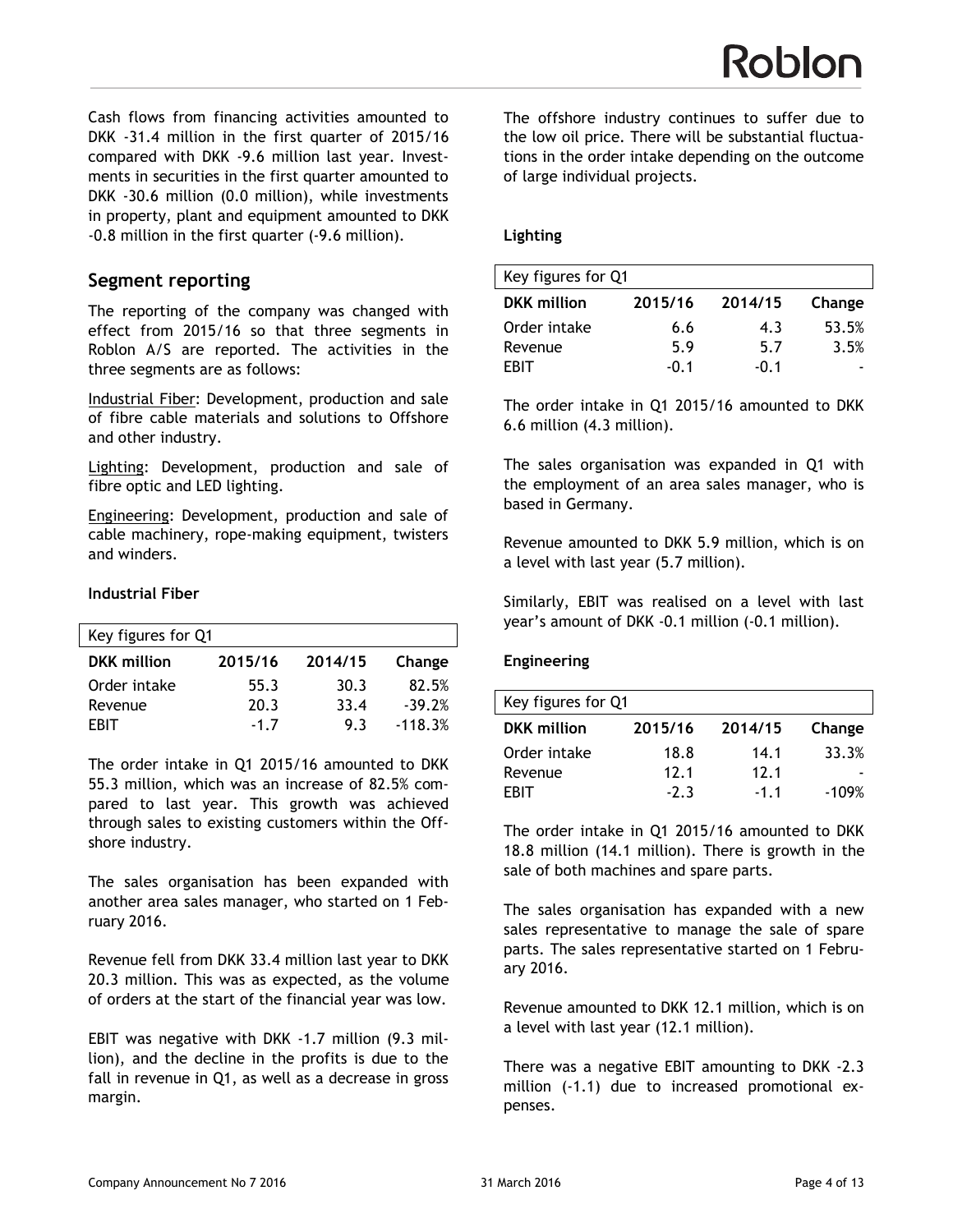## **Innovation and product development**

The company is working continuously on developing new products within the individual business segments.

The Board of Directors has established an innovation and product development committee to support the management focus in these areas.

# **Organisation**

As disclosed in Company Announcement No 13/2015, Lars Østergaard took over as Managing Director and CEO on 5 January 2016. Lars Østergaard has extensive experience of senior management at large industrial companies and has most recently held a position as CEO of Royal Arctic Logistics A/S.

As of this date, the Executive Management consists of Managing Director and CEO Lars Østergaard, CFO Carsten Michno and COO Kim Müller.

# **Expectations for 2015/16**

After Q1, the management is maintaining its expectations for 2015/16, which were announced in the annual report for 2014/15. Revenue in the region of DKK 250 million and profit before tax of DKK 25 million is therefore expected in the financial year 2015/16.

## **Future conditions**

Roblon's sales are characterised by a structure based on project sales. This always makes it difficult to produce forecasts for future revenue within given periods, i.e. quarters, half-years and full years.

Statements on future conditions, especially those on future revenue and operating profit, are uncertain and risky.

Many factors are and will remain outside of the company's control and may lead to the actual development deviating wildly from the expectations detailed in the report.

Such factors include but are not limited to the following: changes in general business and financial conditions, the trend in the global oil industry, changes in the global economy and changes in interest rates and exchange rates.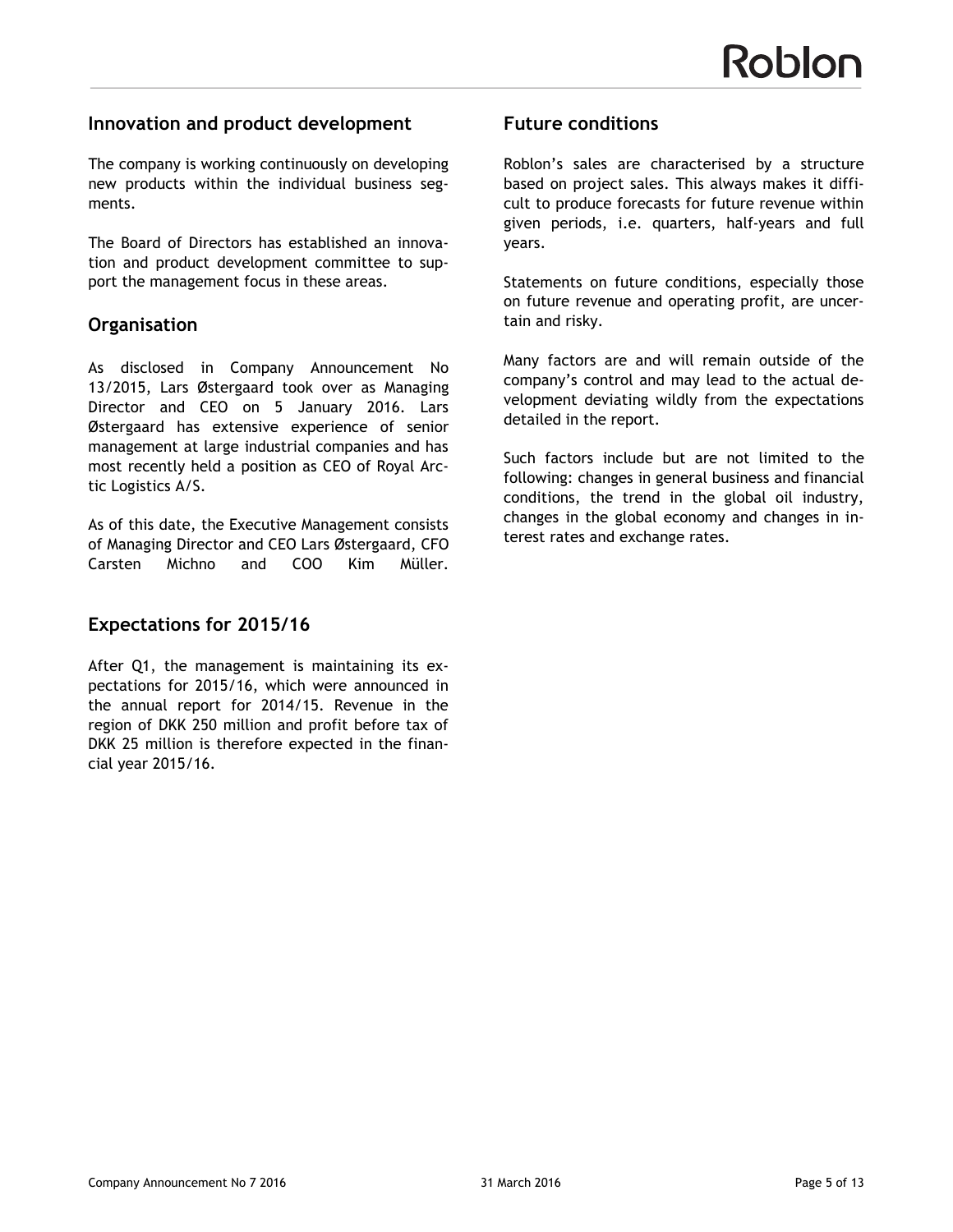## **Financial calendar**

| $9/6$ 2016: | Interim report for Q2 2015/16 |
|-------------|-------------------------------|
| $8/9$ 2016: | Interim report for Q3 2015/16 |
| 20/12 2016: | Preliminary statement 2015/16 |

- 
- 26/1 2017: Annual general meeting

# **Announcements - NASDAQ Copenhagen**

The company issued the announcements listed below to NASDAQ Copenhagen in the period 1 November 2015 – 31 March 2016, these can be found on the company's website, <www.roblon.com>.

| No 13-2015: | New CEO for Roblon A/S                 |
|-------------|----------------------------------------|
| No 1-2016:  | Preliminary statement 2014/15          |
| No 2-2016:  | Summoning the general meeting          |
| No 3-2016:  | <b>Transaction reporting</b>           |
| No 4-2016:  | <b>Transaction reporting</b>           |
| No 5-2016:  | Information about Roblon Q1 2015/16    |
| No 6-2016:  | Ordinary general meeting in Roblon A/S |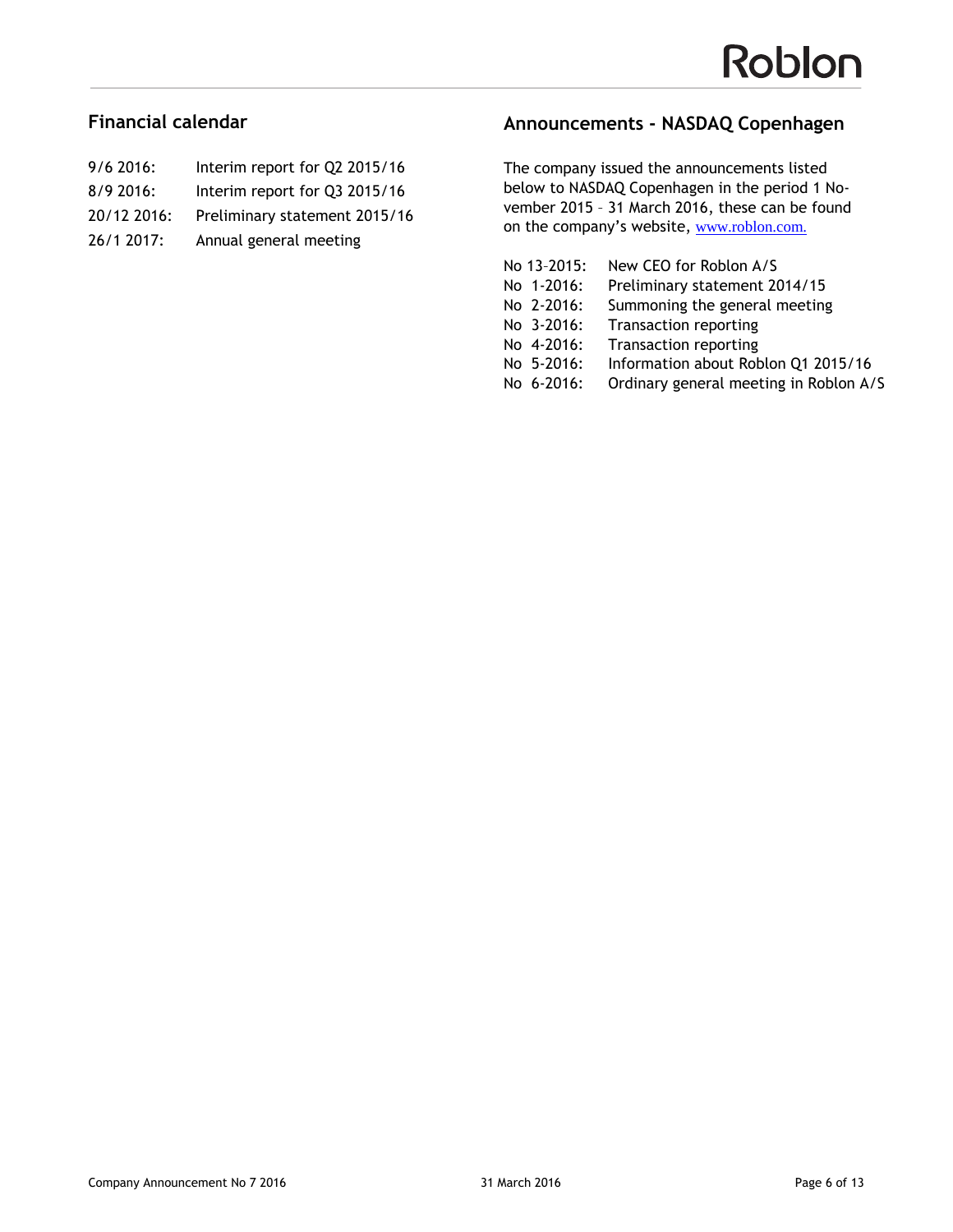# **Statement by Management**

The Board of Directors and Management today considered and approved the interim report for the period 1 November 2015 to 31 January 2016 for Roblon A/S.

The interim report, which has not been audited or reviewed by the company's auditors, is presented in accordance with IAS 34 "Interim Financial Reporting" as approved by the EU and Danish disclosure requirements for listed companies.

We find that the interim financial statements give a true and fair view of the company's assets, liabi-

lities and financial position as at 31 January 2016 and the result of the company's activities and cash flow for the period 1 November 2015 to 31 January 2016.

Furthermore, in our opinion the Management's review gives a true and fair view of developments in the activities and financial position of the company, the results for the period and of the company's financial position in general and describes significant risk and uncertainty factors that may affect the company.

Frederikshavn, 31 March 2016

**Management**

Lars Østergaard Carsten Michno Kim Müller

Managing Director **Chief Financial Officer** Chief Operations Officer,

**Board of Directors**

Chairman Deputy Chairman

Jørgen Kjær Jacobsen Ole Krogsgaard Peter Sloth Vagner Karlsen

Randi Toftlund Pedersen **Nita Svendsen** Hans Martin Kirkegaard

Staff-elected Staff-elected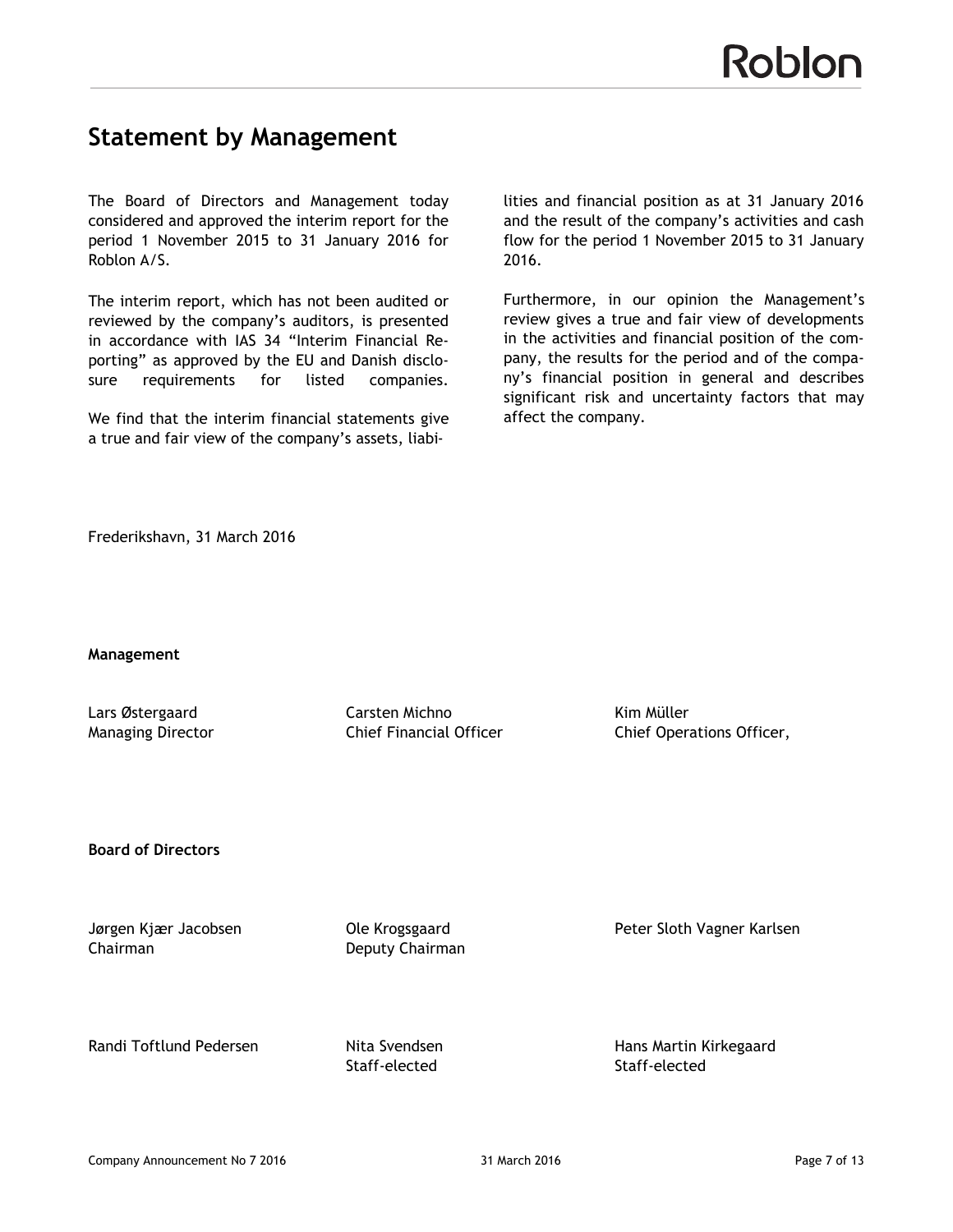# **Statement of Income and Comprehensive Income**

|                                                               |             | Q <sub>1</sub> | Q <sub>1</sub> | <b>FY</b> |
|---------------------------------------------------------------|-------------|----------------|----------------|-----------|
| DKK mill.                                                     | <b>Note</b> | 2015/16        | 2014/15        | 2014/15   |
| Net revenue                                                   | 4           | 38.3           | 51.2           | 227.7     |
| Work carried out at own expense and recognised under assets   |             | 0.3            | 2.1            | 5.5       |
| Other operating income                                        |             |                |                | 0.2       |
| Consumption of goods                                          |             | $-17.5$        | $-21.0$        | $-100.2$  |
| Other external costs                                          |             | $-7.6$         | $-6.7$         | $-29.8$   |
| Staff costs                                                   |             | $-15.6$        | $-15.8$        | $-72.9$   |
| Depreciation, amortisation and write-downs of property, plant |             |                |                |           |
| and equipment and intangible assets                           |             | $-2.0$         | $-1.7$         | $-8.4$    |
| <b>Operating profit (EBIT)</b>                                |             | $-4.1$         | 8.1            | 22.1      |
| Interest income, net                                          |             | $-0.1$         | 0.9            | 1.9       |
| Profit before tax (PBT)                                       |             | $-4.2$         | 9.0            | 24.0      |
| Tax on profit for the period                                  |             | 0.9            | $-2.1$         | $-5.6$    |
| Profit for the period                                         |             | $-3.3$         | 6.9            | 18.4      |

# **Comprehensive Income**

|                                                              | Q1      |         |         |
|--------------------------------------------------------------|---------|---------|---------|
| DKK mill.                                                    | 2015/16 | 2014/15 | 2014/15 |
| Profit for the period                                        | $-3.3$  | 6.9     | 18.4    |
| Items that can be reclassified to the income statement:      |         |         |         |
| Fair value adjustment of financial assets available for sale | $-0.5$  |         |         |
| Tax on other comprehensive income                            | 0.1     |         |         |
| Total comprehensive income                                   | $-3.7$  | 6.9     | 18.4    |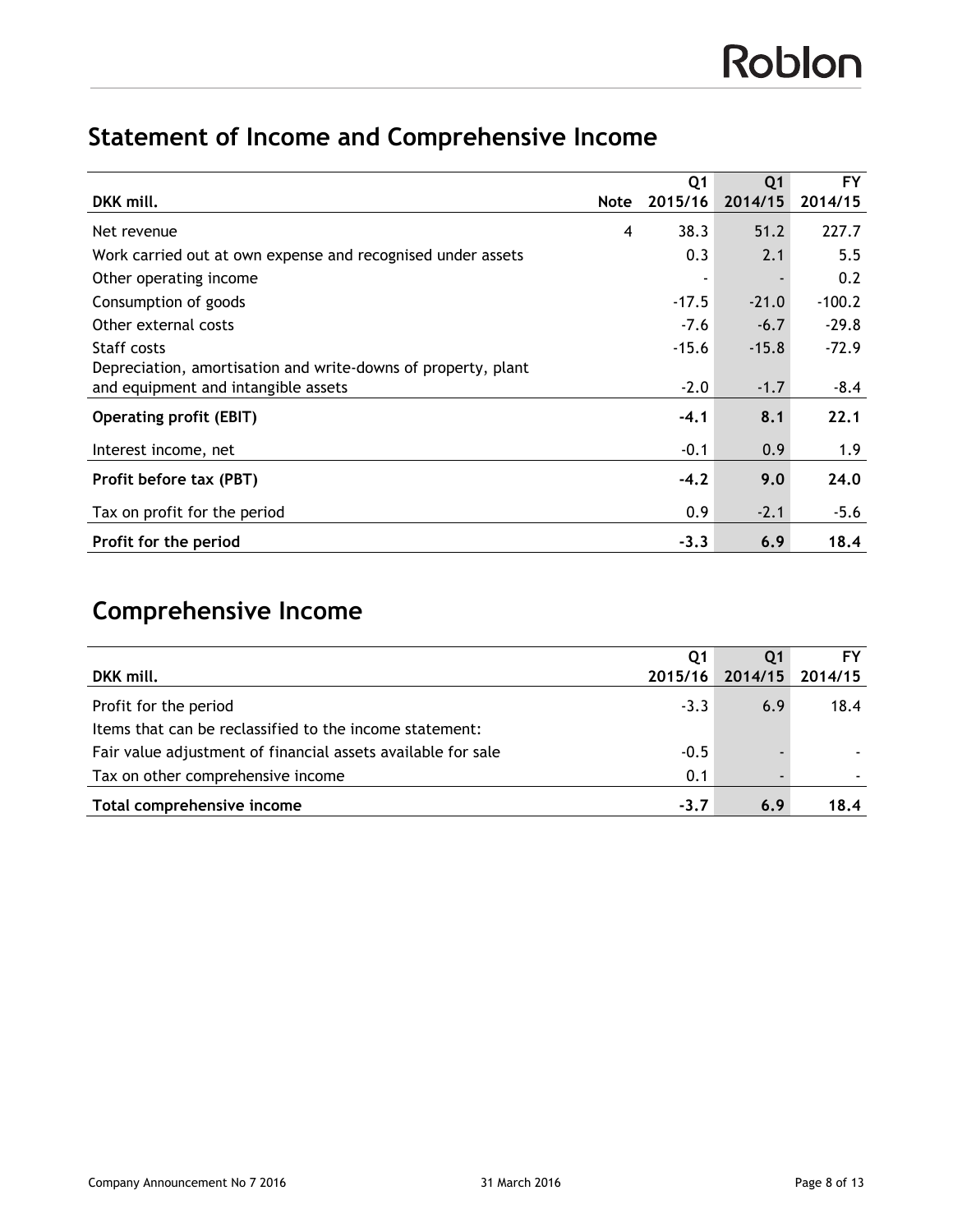# Roblon

# **Balance Sheet**

| DKK mill.                                        | 31.01.16 | 31.01.15 | 31.10.15 |
|--------------------------------------------------|----------|----------|----------|
|                                                  |          |          |          |
| Completed development projects                   | 4.4      | 3.7      | 4.8      |
| Ongoing development projects                     | 4.6      | 5.4      | 4.0      |
| Intangible assets                                | 9.0      | 9.1      | 8.8      |
|                                                  |          |          |          |
| Land and buildings                               | 36.1     | 38.8     | 36.8     |
| Plant and machinery                              | 14.9     | 12.5     | 15.6     |
| Fixtures and fittings, tools and equipment       | 1.2      | 0.3      | 1.1      |
| Property, plant and equipment under construction | 0.3      |          | 0.3      |
| Property, plant and equipment                    | 52.5     | 51.6     | 53.8     |
|                                                  |          |          |          |
| <b>Total non-current assets</b>                  | 61.5     | 60.7     | 62.6     |
|                                                  |          |          |          |
| <b>Stocks</b>                                    | 76.0     | 75.7     | 67.7     |
| <b>Trade debtors</b>                             | 21.0     | 40.1     | 29.5     |
| Corporation tax receivable                       | 11.3     |          | 8.9      |
| Other debtors                                    | 0.7      | 0.8      | 2.6      |
| Accruals                                         | 1.4      | 0.3      | 0.5      |
| <b>Securities</b>                                | 90.0     | 10.8     | 60.0     |
| Cash at bank and in hand                         | 25.8     | 109.6    | 55.6     |
| <b>Total current assets</b>                      | 226.2    | 237.3    | 224.8    |
|                                                  |          |          |          |
| <b>TOTAL ASSETS</b>                              | 287.7    | 298.0    | 287.4    |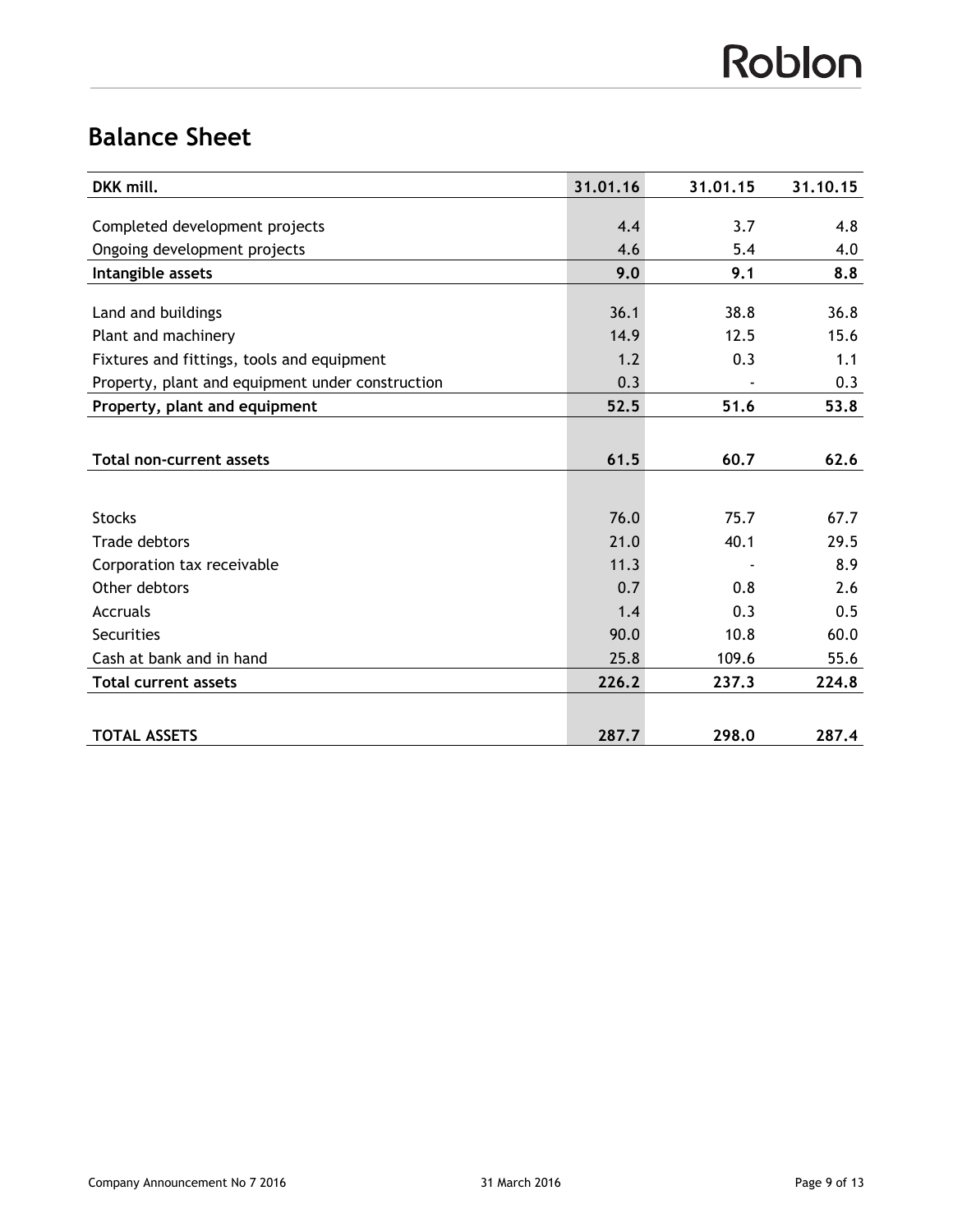# Roblon

# **Balance Sheet**

| DKK mill.                                  | 31.01.16 | 31.01.15                 | 31.10.15 |
|--------------------------------------------|----------|--------------------------|----------|
|                                            |          |                          |          |
| Share capital                              | 35.8     | 35.8                     | 35.8     |
| Other reserves                             | 0.7      | 0.7                      | 0.7      |
| Profit carried forward                     | 209.5    | 223.2                    | 213.2    |
| <b>Capital and reserves</b>                | 246.0    | 259.7                    | 249.7    |
| Deferred tax                               | 4.5      | 3.8                      | 4.5      |
| Other provisions for liabilities           |          | 0.2                      | 0.3      |
| Other debt                                 | 3.0      | $\overline{\phantom{a}}$ | 3.8      |
| Non-current liabilities                    | 7.5      | 4.0                      | 8.6      |
|                                            |          |                          |          |
| Suppliers of goods and services            | 21.3     | 23.5                     | 13.8     |
| Corporate tax                              |          | 0.9                      |          |
| Other debt                                 | 12.9     | 9.9                      | 15.3     |
| <b>Current liabilities</b>                 | 34.2     | 34.3                     | 29.1     |
|                                            |          |                          |          |
| <b>Total liabilities</b>                   | 41.7     | 38.3                     | 37.7     |
|                                            |          |                          |          |
| TOTAL CAPITAL AND RESERVES AND LIABILITIES | 287.7    | 298.0                    | 287.4    |

# **Capital and reserves statement**

| DKK mill.                             | 31.01.16 | 31.01.15                 | 31.10.15 |
|---------------------------------------|----------|--------------------------|----------|
|                                       |          |                          |          |
| Capital and reserves as at 1 November | 249.7    | 252.8                    | 252.8    |
| Comprehensive income for the period   | $-3.7$   | 6.9                      | 18.4     |
| Dividend distributed                  |          | $\overline{\phantom{0}}$ | $-21.5$  |
| <b>Capital and reserves</b>           | 246.0    | 259.7                    | 249.7    |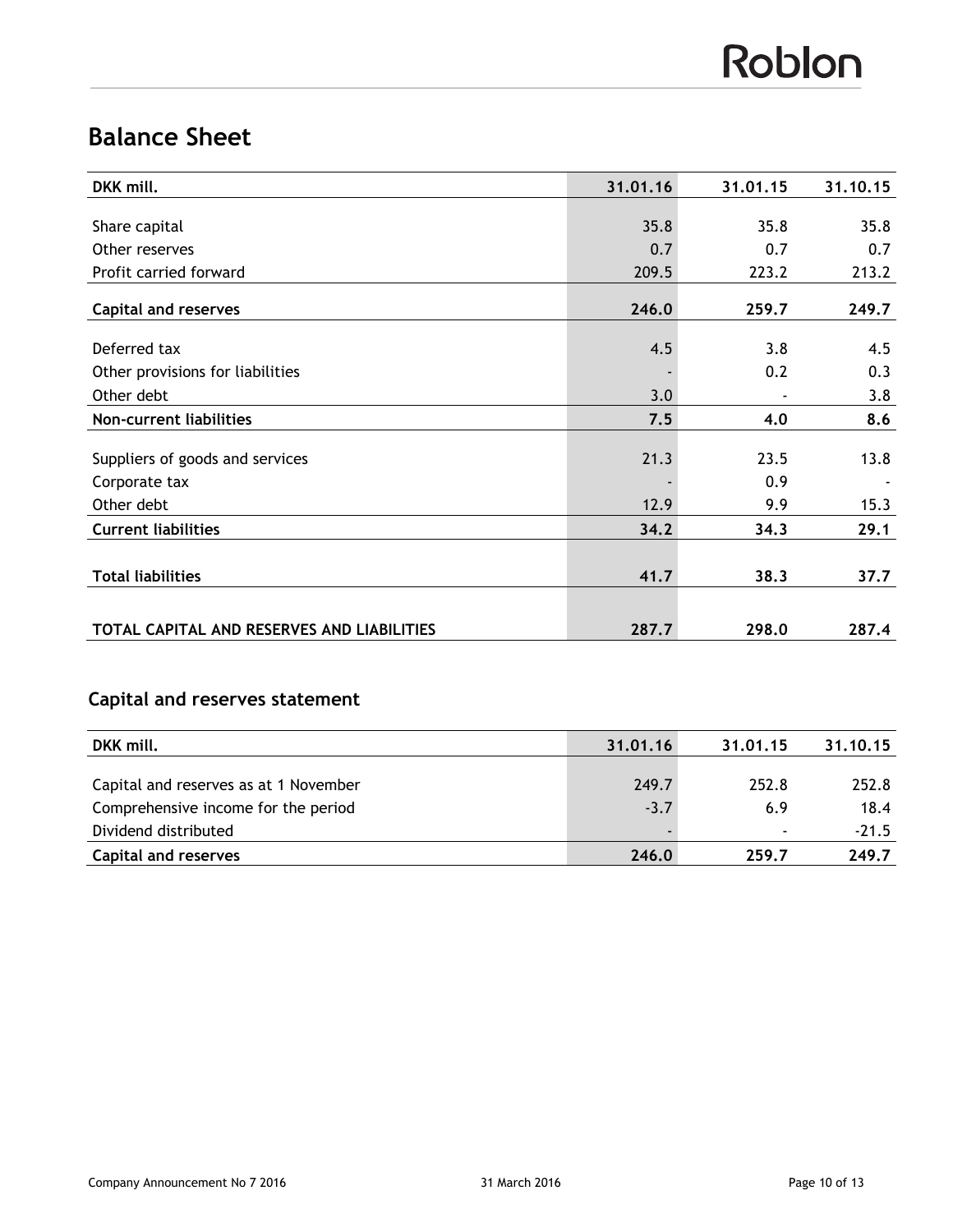# **Cash Flow Statement**

| DKK mill.                                             |   | Note 31.01.16 | 31.01.15 | 2014/15 |
|-------------------------------------------------------|---|---------------|----------|---------|
| Operating profit (EBIT)                               |   | $-4.1$        | 8.1      | 22.1    |
| Adjustment for items without liquidity effect         | A | 1.7           | 1.7      | 8.3     |
| Change in working capital                             | В | 5.5           | $-0.8$   | 15.1    |
| Cash flow from primary activities                     |   | 3.1           | 9.0      | 45.5    |
| Financial payments received (interests)               |   | $-0.1$        | 0.9      | 1.9     |
| Corporate tax paid                                    |   | $-1.4$        | $-11.6$  | $-24.2$ |
| Cash flow from operating activities                   |   | 1.6           | $-1.7$   | 23.2    |
| Investment in intangible fixed assets                 |   | $-0.6$        | $-0.9$   | $-2.4$  |
| Investments in securities                             |   | $-30.6$       |          | $-49.2$ |
| Investment in property, plant and equipment           |   | $-0.2$        | $-8.7$   | $-15.7$ |
| Sales proceeds from property, plant and equipment     |   |               |          | 0.3     |
| Cash flow from investing activities                   |   | $-31.4$       | $-9.6$   | $-67.0$ |
| Payment of dividend                                   |   |               |          | $-21.5$ |
| Cash flow from financing activities                   |   |               | ٠        | $-21.5$ |
| Change in cash at bank and in hand                    |   | $-29.8$       | $-11.3$  | $-65.3$ |
| Cash at bank and in hand at the beginning of the year |   | 55.6          | 120.9    | 120.9   |
| Cash at bank and in hand at the end of the year       |   | 25.8          | 109.6    | 55.6    |
|                                                       |   |               |          |         |
| Note A: Adjustment for items without liquidity effect |   |               |          |         |
| Depreciation                                          |   | 2.0           | 1.7      | 8.4     |
| Loss on sale of property, plant and equipment         |   |               |          | $-0.2$  |
| Other provisions for liabilities                      |   | $-0.3$        |          | 0.1     |
|                                                       |   | 1.7           | 1.7      | 8.3     |
|                                                       |   |               |          |         |
| Note B: Change in working capital                     |   |               |          |         |
| Change in stocks                                      |   | $-8.3$        | $-13.2$  | $-5.2$  |
| Change in trade debtors                               |   | 9.5           | 12.4     | 20.9    |
| Change in suppliers of goods and services             |   | 7.5           | 0.8      | $-6.3$  |
| Change in non-current other debt                      |   | $-0.8$        |          | 3.8     |
| Change in current other debt                          |   | $-2.4$        | $-0.8$   | 1.9     |
|                                                       |   | 5.5           | $-0.8$   | 15.1    |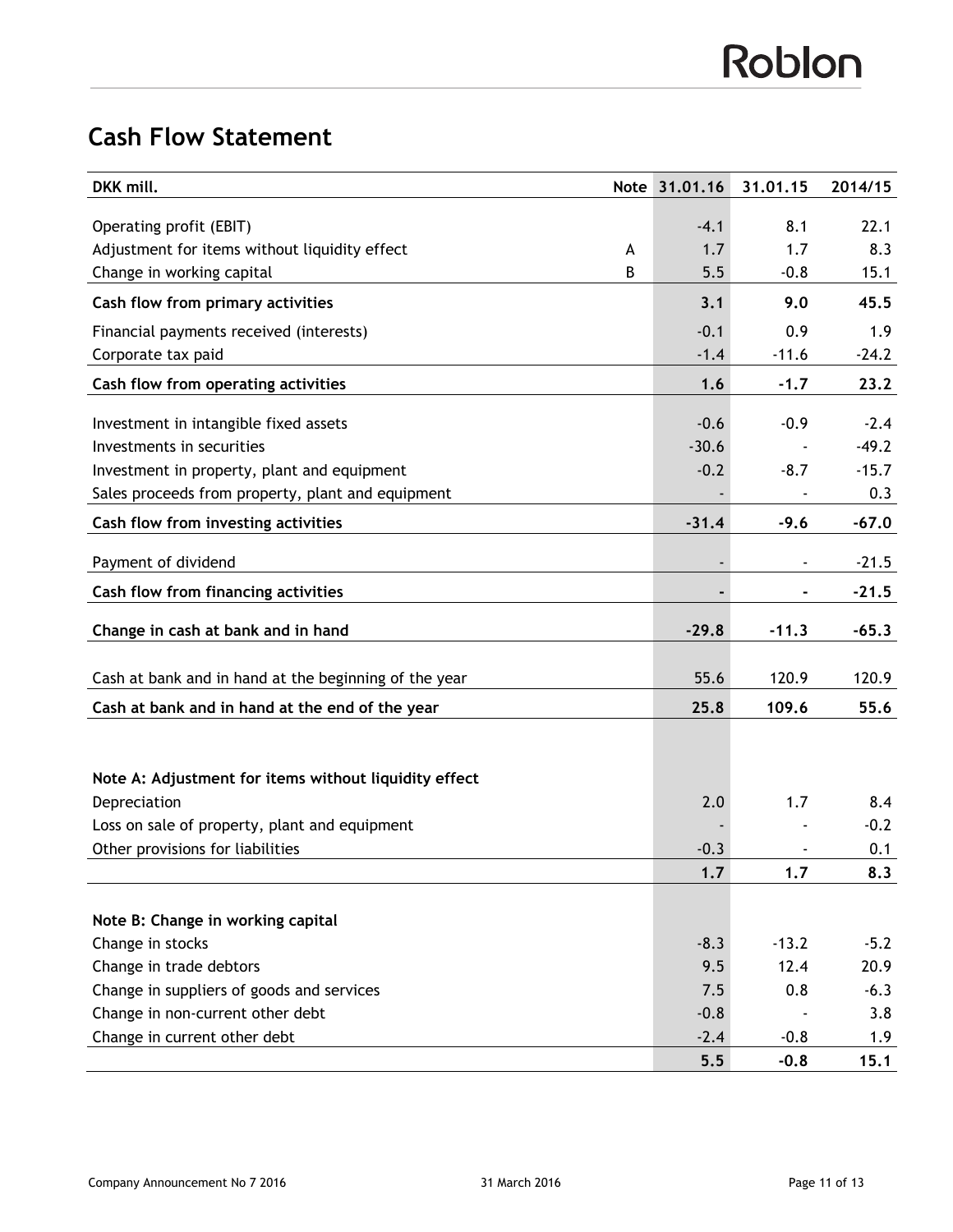# **Notes**

- 1. Accounting policies applied
- 2. Estimates
- 3. Season
- 4. Segment reporting

## **Note 1 – Accounting policies applied**

The interim report is presented in accordance with IAS 34 "Interim Financial Reporting" as adopted by the EU and additional Danish disclosure requirements for interim reports for listed companies.

Accounting policies applied are unchanged compared to the 2014/15 annual report and the full description of accounting policies applied appears in this.

### **Note 2 – Estimates**

The preparation of interim reports requires the management to make accounting estimates that will affect the application of the accounting policies and recognised assets, liabilities, income and costs. Actual results may deviate from these estimates.

The most important estimates, made by the management through the application of the company's accounting policies, and the most significant uncertainty associated therewith is the same when preparing the consolidated interim report as for the preparation of the annual report for 2014/15.

#### **Note 3 – Season**

The company's activities have not been affected by seasons or cyclical fluctuations in the interim report.